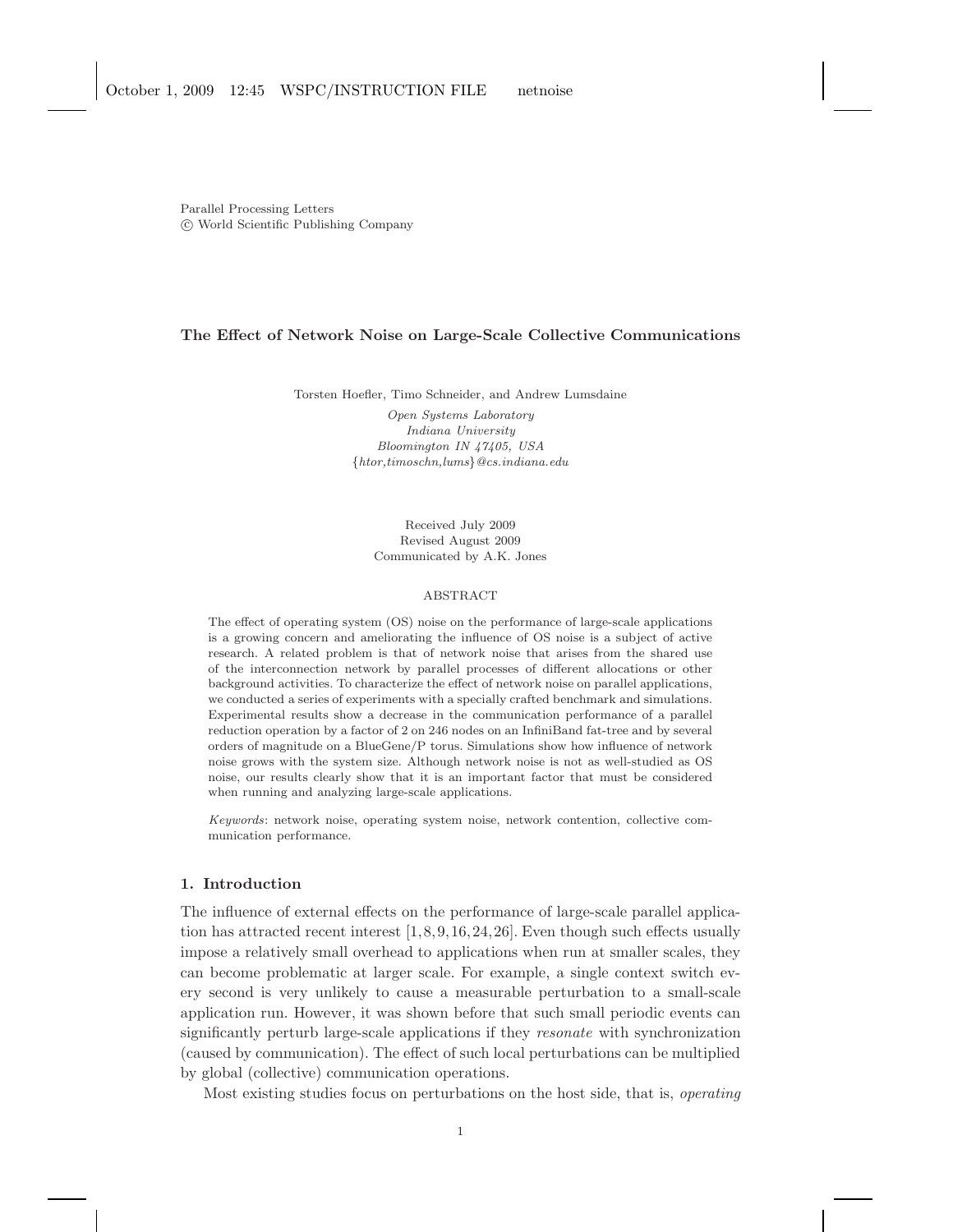system (OS) noise. Some perturbations are caused by resource-sharing between the application process and entities that belong to the computing platform such as OS daemons or monitoring processes. Other delays are caused by external events such as hardware interrupts, translation lookaside buffer (TLB) misses, context switches or cache misses—all of which result from time-sharing the main CPU among different processes. Due to the serial nature and obvious source of such overheads, it is possible to minimize their influence. One possibility would be to use low-noise operating systems specialized for high performance computing such as Catamount [17] or BlueGene Linux [22].

In addition to OS noise, *network noise* can affect parallel application performance in a similar way. Just like processes sharing a computing resource can interfere with each other, parallel processes sharing an interconnection network can suffer from similar interference. The effects of network noise manifest themselves in an application very much like OS noise. Network noise can throttle messages in the network which effectively leads to a lower bandwidth and can delay waiting processes. Figure 1 compares the influence of network noise and OS noise in a parallel application with four processes  $(1 \dots 4)$ . The black arrows represent communication, green (light) areas show computation, and the red (darker) areas represent overhead caused by OS or network noise, respectively. Timeslices are indicated by horizontal dashed lines.



Fig. 1. Different sources of noise.

In the noiseless case, every process performs some computation for 1 timeslice, then all processes exchange data in a binomial tree pattern with rank 1 as the root. In this pattern, rank 1 sends data to ranks 2 and 3, and rank 2 forwards the message to rank 4. All data transmissions have a latency of 2 timeslices in our example. Between two consecutive transmissions, there is always a gap of 1 timeslice that models the sender's host overhead. Figure 1(a) shows the unperturbed (expected) case. In Figure 1(b), rank 2 can not progress and send data to rank 4 after it received the message from rank 1 because it is delayed (interrupted) by OS noise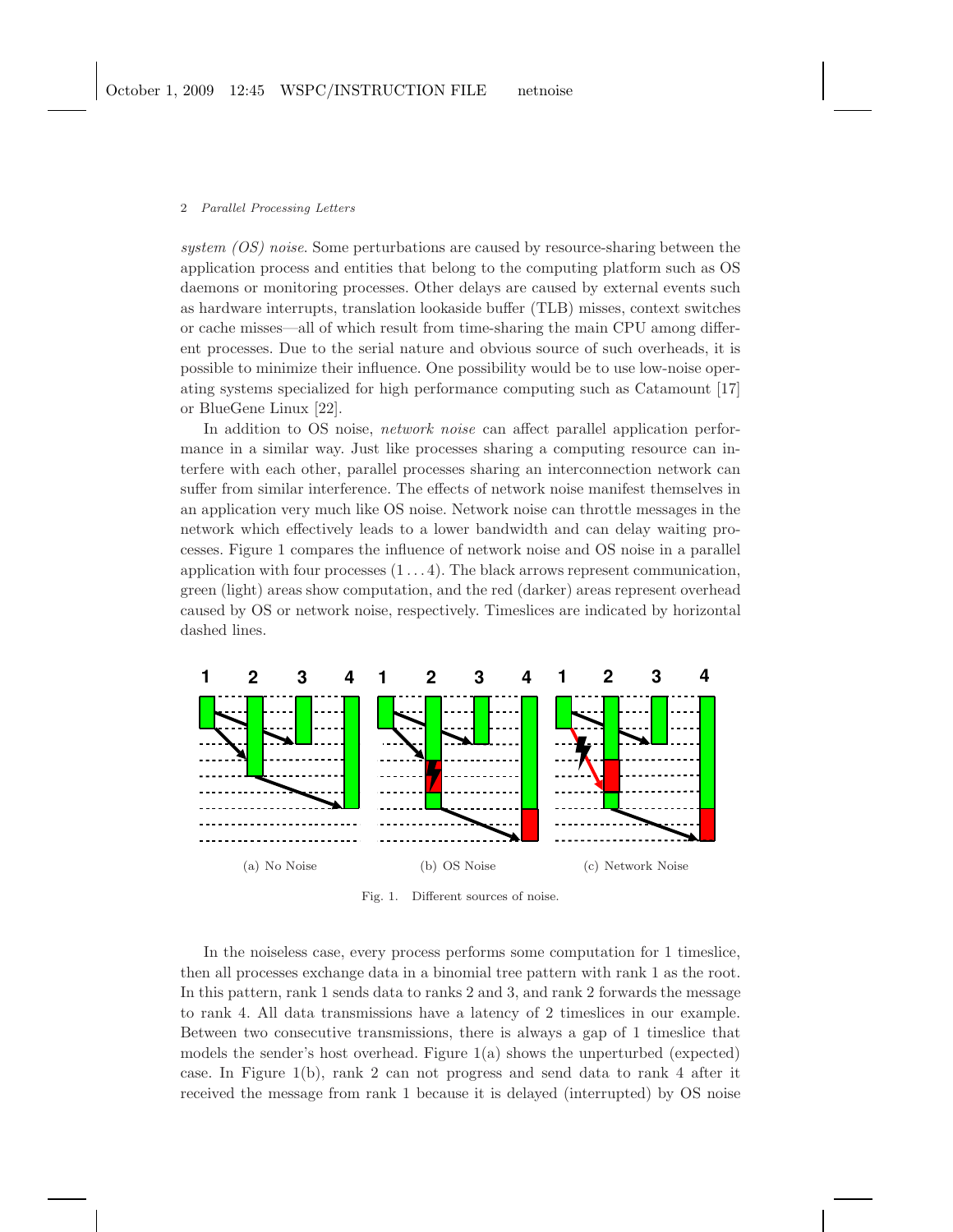for 2 timeslices. So both, rank 2 as well as rank 4 finish 2 slices later than in the noiseless case. Figure 1(c) demonstrates network noise: The data transfer from rank 1 to rank 2 is slowed down by congestion in the network that doubles the latency. As a result, rank 2 and 4 receive their data 2 timeslices later than in the noiseless case.

Other effects, such as the resonance observed with OS noise, may also amplify the effects of network noise but require complex interactions of different communications. Similar to OS noise, network noise can be absorbed in synchronization times or can accumulate in communication algorithms. Section 3 discusses absorption and accumulation of network noise in detail.

Whereas OS noise can be modeled with statistical methods [1,9] or signal processing methods [30], modeling network noise seems much harder. Common sources of network noise are: different applications that share the same network, file I/O operations, or monitoring activities. The network topology and the network routing also play an important role in this context and make a precise prediction or modeling of the perturbation hard.

The main contributions of this work are:

- (1) The design of a microbenchmark to assess the influence of random backgroundcommunication on specific communication patterns.
- (2) Benchmark results for fat-tree (InfiniBand) and three-dimensional torus topologies (BlueGene/P).
- (3) A simulation methodology that can be applied to arbitrary networks and communication patterns.
- (4) Simulation results for existing as well as artificial fat-tree and torus systems.

We describe the benchmark and present results for different supercomputer systems in Section 2. In Section 3 we show a simulation methodology to assess the influence of network noise on existing large-scale networks. In Section 4 we present a way to generate future large-scale networks based on current established design principles and we assess their properties with regards to network noise. Finally, in Section 5, we talk about the design and simulation of large-scale torus topologies.

### 1.1. Related Work

Petrini, Kerbyson, and Pakin discuss in [26] that frequent short noise intervals together with a synchronizing collective operation such as MPI Allreduce can cause a dramatic performance loss at large scale. In this particular case, the performance loss was caused by the resonance between the fine-grained OS noise and the synchronizing global communication.

Several studies, such as [1, 8, 9, 16, 24, 29], measure, model and quantify the influence of OS noise on parallel applications. However, no previous study considers the network as a source of additional noise.

Braccini, Del Bimbo and Vicario [4] examine the effect of network load on the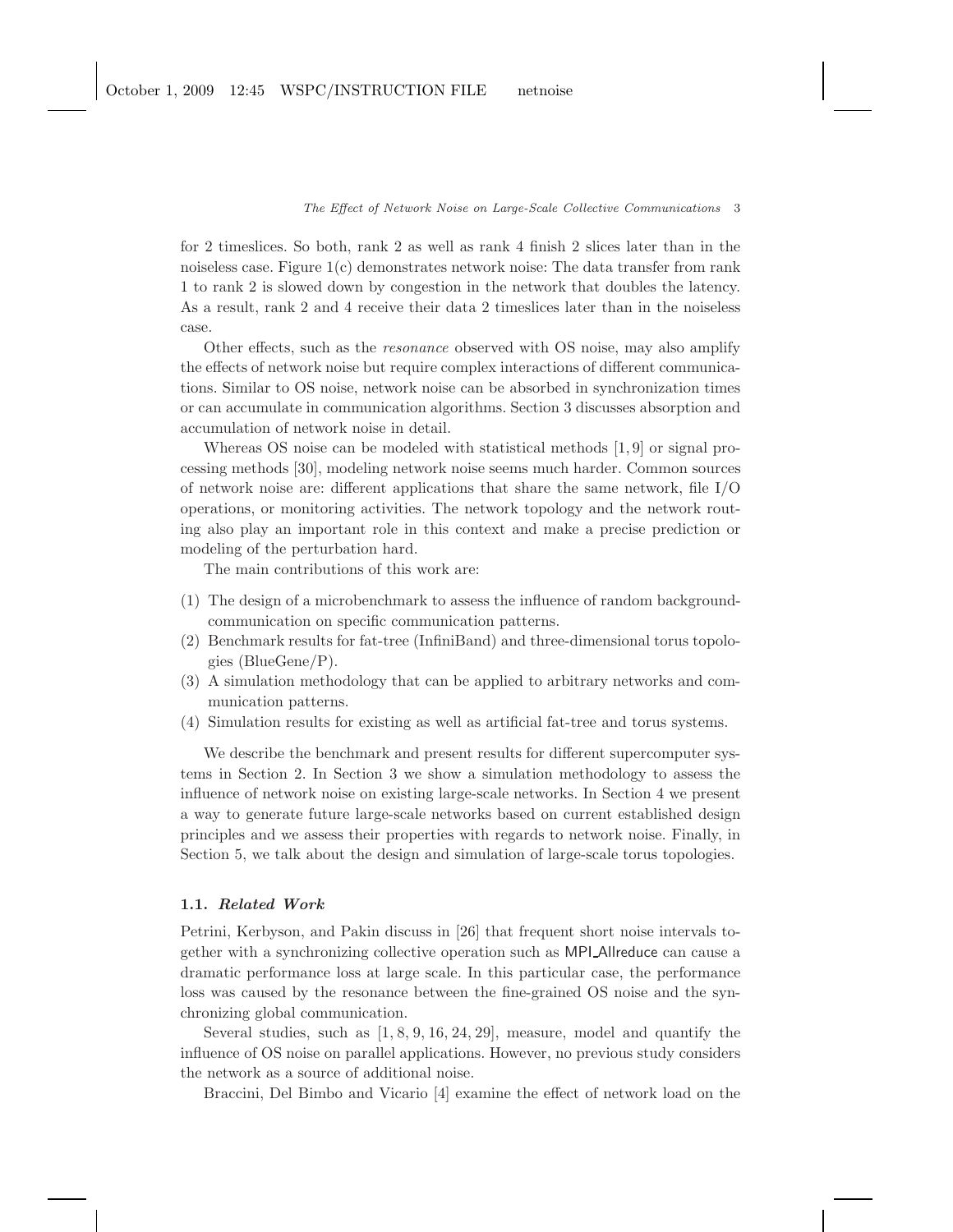bandwidth of point-to-point TCP/IP connections by inducing load on the data link layer in small Ethernet networks. Kerbyson demonstrated the sensibility of application performance to bandwidth and latency at scale by changing the linkspeed of an InfiniBand network in [18].

Badia, Labarta, and Gimenez [3] model the performance of parallel Message Passing Interface (MPI) applications based on traces. The used network model considers a varying traffic function that influences the transmission speed. However, their work does not investigate the influence of background traffic.

Sottile, Chandu, and Bader [31] also model the performance of parallel applications based on MPI traces. The authors recognize the effect of network noise and use a simple statistical model to assess the variation in latency and bandwidth. The applied model for collective communication only assumes  $log_2(P)$  message transmissions on P processes. Our work extends this model by fully simulating collective algorithms and the influence of the interconnection topology. We did not choose the tracing approach to allow for simple extrapolation of communication algorithms to large process counts.

Mraz showed in [23] that OS noise can cause delays for global communication patterns. He uses a ring pattern that represents the worst case in this spectrum. Mraz concludes that the observed delays result either from other processes or from interrupt processing without considering variances in the network transmission.

In a previous work [14], we investigated the influence of static routing and congestion to large scale networks. This analysis only considered congestion in a given allocation without external perturbations or dependencies between messages in collective operations. In this work, we extend the model to give a more accurate dependency-based prediction of the running time of collective operations. We also analyze the effects of perturbations from other applications in the network.

## 2. Design of a Microbenchmark

We describe a microbenchmark scheme to measure the influence of network noise on collective communication. For this, we assume that communication of different applications, input/output operations, or monitoring services are the biggest source of network noise on parallel systems. Possible ways to prevent different applications from interfering are to run at most one application at any given time or to ensure that all applications use disjoint parts of the network. Although partitioning seems simple for some network topologies such as tori (one can allocate a partition of the network that is not crossed by other processes), it can be hard for topologies such as fat-trees that use a common "backplane". Partitioning a toroidal system into network disjoint allocations often comes at the cost of system utilization. Commonly used greedy allocation strategies often degenerate to a pseudo-random allocation (through fragmentation) after scheduling a sufficient number of different jobs. Thus, network noise is a very common phenomenon on current parallel systems.

We investigate MPI collective operations that play a critical role for many large-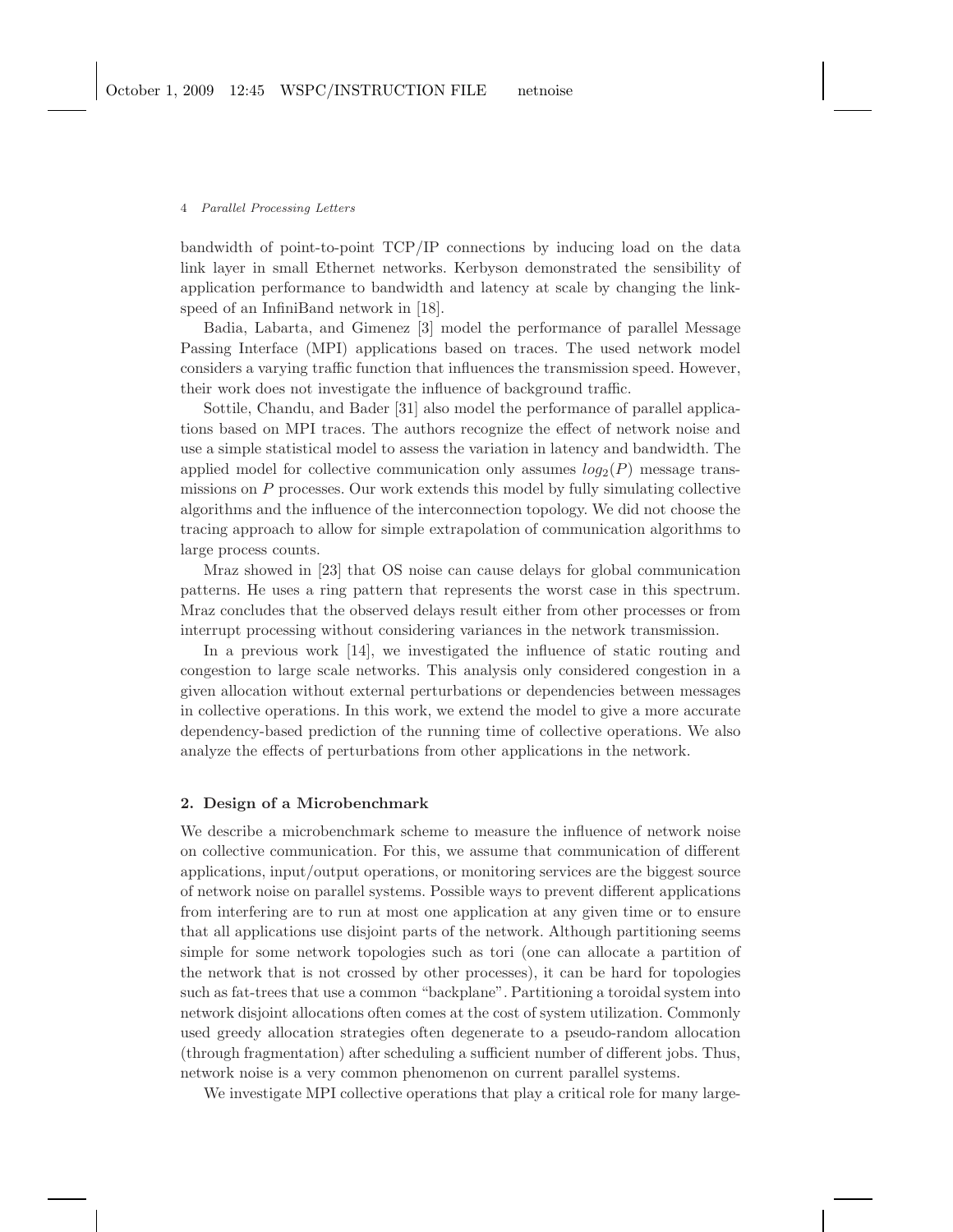scale applications. Many applications, such as POP [5], CTH [11] and SAGE [19] rely on global allreductions which act as implicit synchronization points. Ferreira, Bridges, and Brightwell showed in [8] that those applications are significantly influenced by OS noise. Based on those results and the application study by Rabenseifner [27], we focus our investigation on the collective operations MPI Allreduce, MPI Reduce and MPI Bcast. For our studies we assume the communication of small data because large-scale applications commonly communicate very small number of elements. POP, for example, relies on a global 8-byte reduction operation.

For our benchmark, we assume that it is unlikely to get a noise-less partition. Thus, we have to accept the usual background network noise and we choose a proactive approach which generates noise on top of the normal background noise. For this, we assume that the background noise follows a normal distribution during the run of the benchmark, which enables us to consider the differences to our artificially generated noise. We call the measured noise perturbation in the following.

Our benchmark simulates the collective communication of an MPI application and a background noise pattern. To achieve this, we split the full allocation (MPI COMM WORLD) into two process-disjoint communicators: the application communicator and the perturbation communicator. The ratio between the size of the application communicator and the perturbation communicator will be called perturbation ratio in the following. For example, a perturbation ratio of 0.1 in an allocation of 100 processes means that 10 of the processes execute a perturbation communication and 90 other processes benchmark a collective communication. The selection of MPI COMM WORLD ranks for each communicator is randomized in order to model fragmented allocations. The random partitioning of MPI COMM WORLD is repeated before each benchmark.

The communicators are "warmed up" (cf. Gropp's comments on correct benchmarking [10]) before each use. The benchmark uses the collective benchmarking principles and the synchronization scheme proposed in [13]. Each iteration starts with a global synchronization. All processes in the perturbation communicator communicate with a random large-message<sup>a</sup> permutation pattern. Simultaneously, all processes in the independent application communicator measure the time that is needed to perform a specific collective MPI operation. Then, in a second step, the benchmark of the collective operation is repeated without the perturbing communication. This procedure is repeated multiple times with different communicators and perturbation ratios and analyzed statistically to show the influence of network noise. The benchmark is schematically shown in Figure 2.

# 2.1. Benchmark Results on Fat-Trees

We implemented the described benchmark scheme in the open-source tool Netgauge  $[12]$  and performed several tests on the CHiC cluster system. The CHiC

<sup>a</sup>We used 10 MiB in all our benchmarks.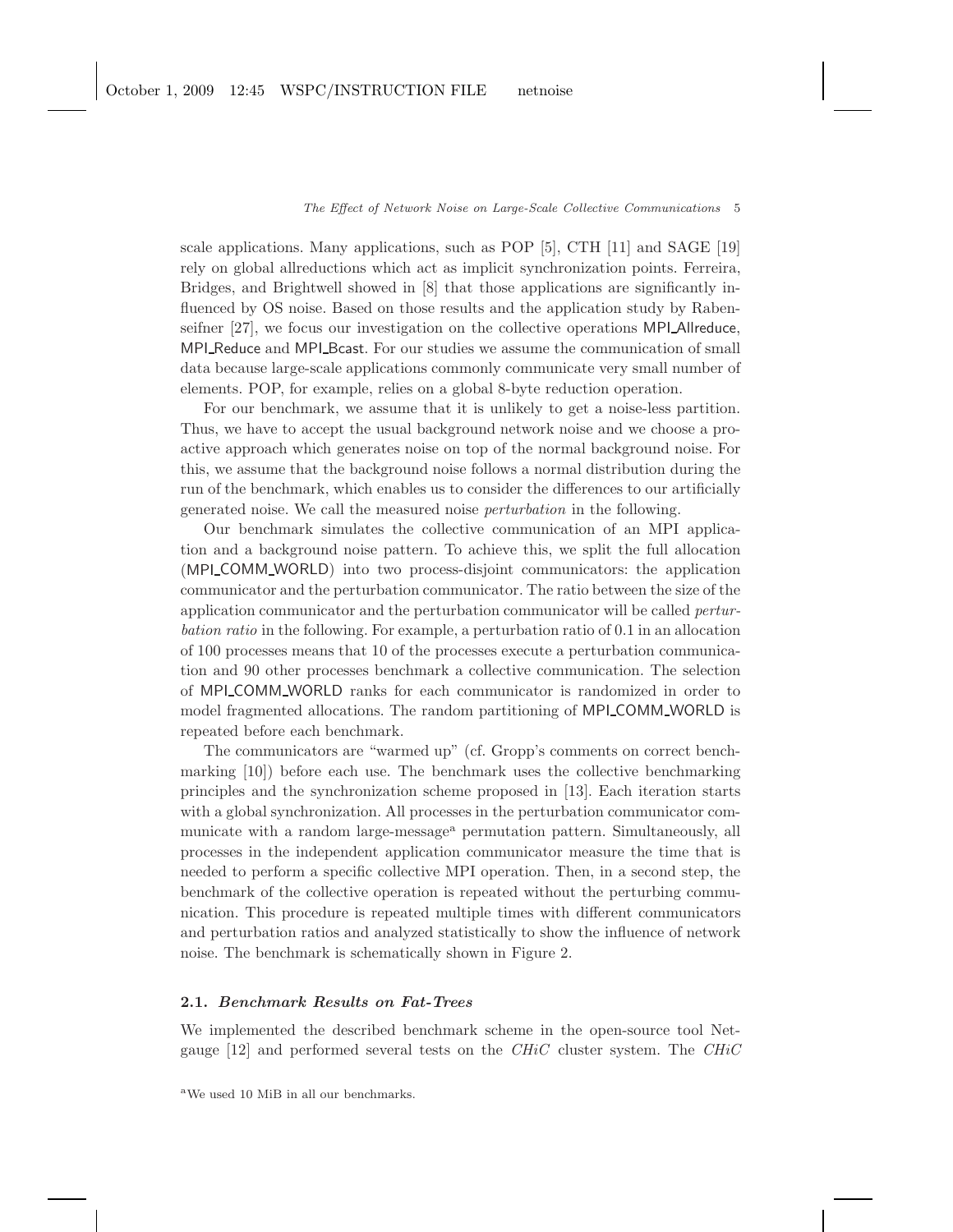

Fig. 2. One round of the used benchmarking scheme on 8 processes and a perturbation ratio of <sup>5</sup>/8=0.625. Two process-disjoint communicators perform perturbation and collective communication, respectively.

system comprises 528 quad-core nodes connected with a full bisection bandwidth SDR InfiniBand fat-tree network. InfiniBand uses crossbar switches with 24 ports. All benchmarks were done with Open MPI 1.2.8 and with one process per node to keep the effect of OS noise minimal. We also performed runs with multiple processes per node that showed much higher perturbations. However, it is unclear if this perturbation results from contention while accessing the local network interface, OS noise, or network noise. Thus, we present only benchmarks with one process per node which isolates the effect of network noise.

First, we prove the existence of network noise in a small allocation of 32 nodes. As described earlier, the benchmark randomly splits the 32 nodes into two disjoint communicators of varying sizes and measures an 8-byte allreduction operation in one communicator and a perturbation communication (point-to-point exchanges of 10 MiB messages) in the other communicator. We repeated the operation with 128 random splits for each perturbation ratio and recorded each measurement point. Figure 3 shows a boxplot of the different times that are needed to finish the allreduction with varying communicator sizes. The boxplot shows the distribution of single measurements for the perturbed and unperturbed run. The jump at 16 processes indicates a protocol or algorithm change in the collective implementation of Open MPI. The horizontal black bars in the middle of each box represent the sample median, while the upper and lower end of the box indicates the 25th and 75th percentile. The whiskers show the total range of the sample. The notches in the middle of the boxes indicate whether two samples show a statistically significant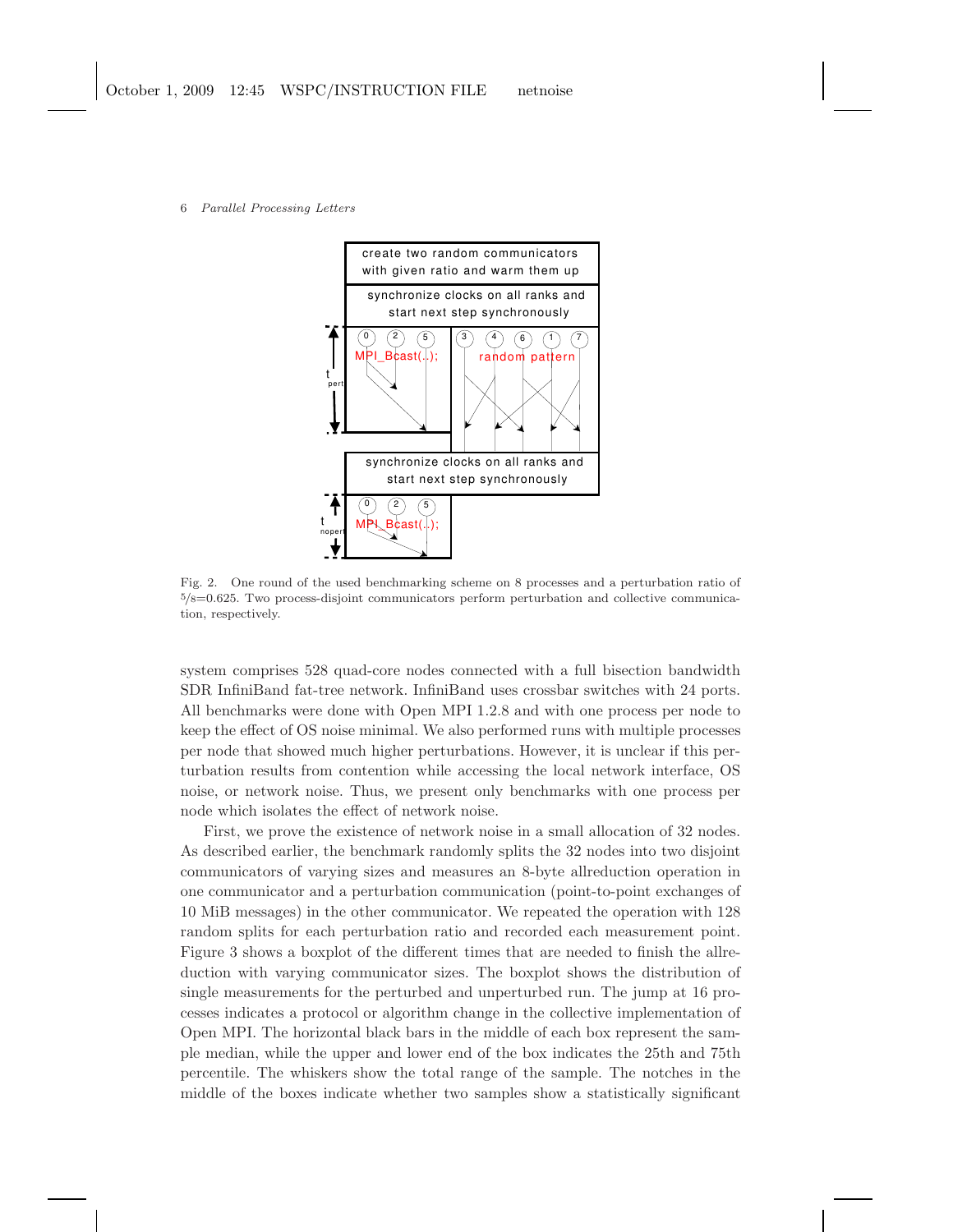

Fig. 3. Boxplot of network noise in a 32-node allocation on an InfiniBand fat-tree system while performing an allreduction operation with varying perturbation ratio.

difference. The samples are different with a 95% confidence if the notches do not overlap [7]. This shows that the effect of background contention (network noise) on randomly permuted allocations is significant on fat-tree networks with full bisection bandwidth.

In the second experiment, we aim to quantify the influence with a larger number of processes and different perturbation ratios. Figure 4 shows the relative slowdown caused by perturbation. Each data-point represents the average time of 128 measurements. The points have a high variance because of other jobs on the system (background network noise) and the relatively small set of the random mappings. We used the least squares method to fit a linear function to each set of measurements. This fit only demonstrates the general trend with growing perturbation ratio. We see that even a relatively small perturbation is able to cause significant delays of up to 50% of the latency of the measured collective operations.

We remark again that the influence on the communication performance is significant even though the perturbation communication and the collective operation run in different process-disjoint communicators. Our benchmarks also show how much small jobs on large cluster systems could be delayed due to the traffic of larger jobs or even a collection of other small jobs.

In the third experiment, we investigate the scaling of the influence of network noise with the number of used nodes in the cluster and a fixed perturbation ratio. We used the same benchmark methodology and present the scaling of an allreduction with a fixed perturbation ratio of  $\frac{1}{2}$  in Figure 5. As expected, the effect of network noise grows with the number of communicating processes. The dent in the curve is reproducible on the CHiC system.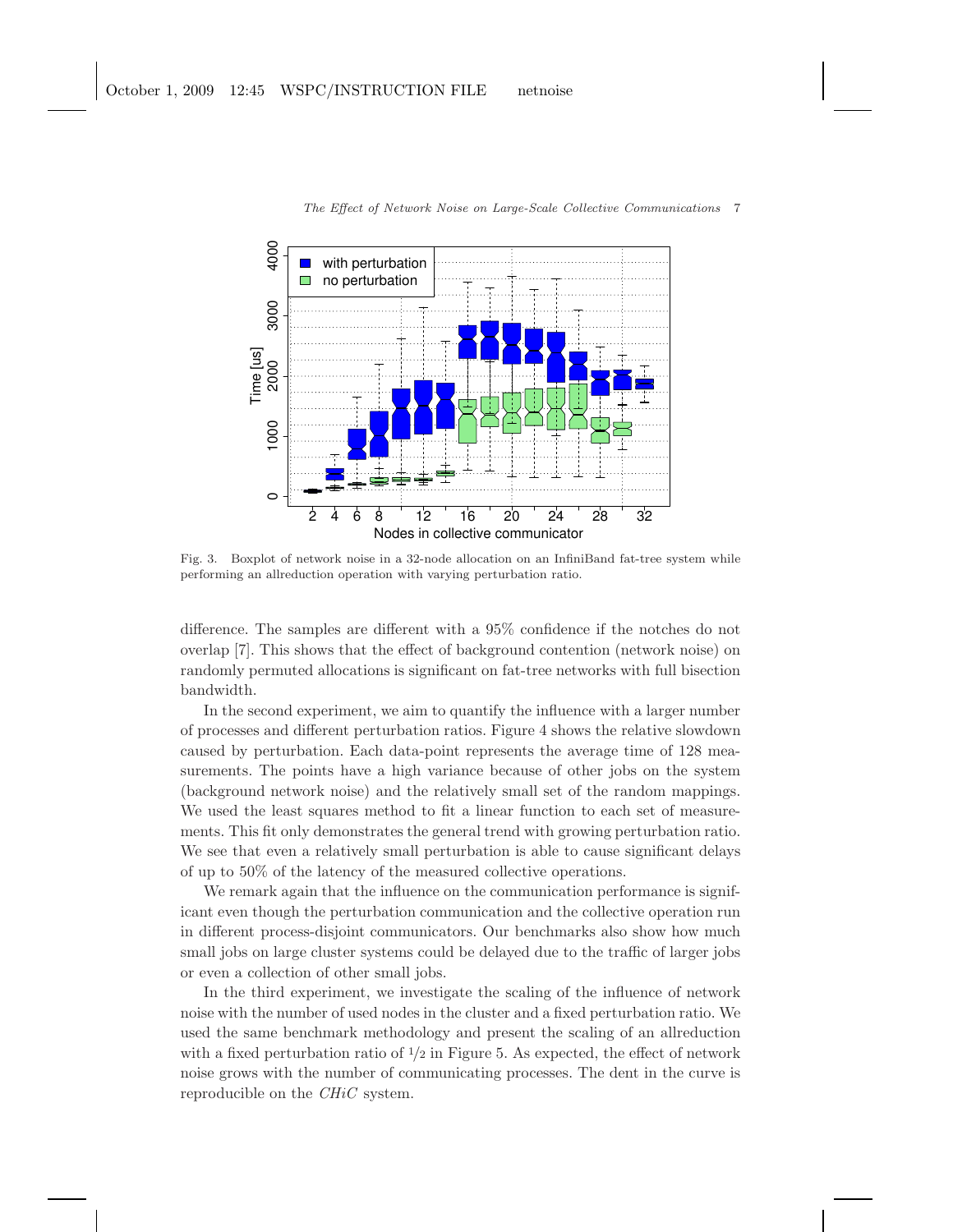- Slowdown relative to unperturbed run [%] Slowdown relative to unperturbed run [%] 250 Broadcast with 208 nodes 100 150 200 250 Reduce with 492 nodes Allreduce with 492 nodes 200 150  $100$ 0.2 0.4 0.6 0.8 Perturbation Ratio
- 8 Parallel Processing Letters

Fig. 4. Average slowdown due to network noise for fixed allocations with different perturbation ratios on an InfiniBand fat-tree.



Fig. 5. Slowdown of an allreduction operation with increasing allocation size and a fixed perturbation ratio of <sup>1</sup>/<sup>2</sup> on an InfiniBand fat-tree with full bisection bandwidth.

# 2.2. Benchmark Results on Torus Networks

We showed that network noise has a significant effect even on full bisection bandwidth InfiniBand networks. This is due to the deterministic oblivious routing strategy in InfiniBand as explained in [14]. Assuming the same model, we would expect a much higher slowdown on toroidal networks.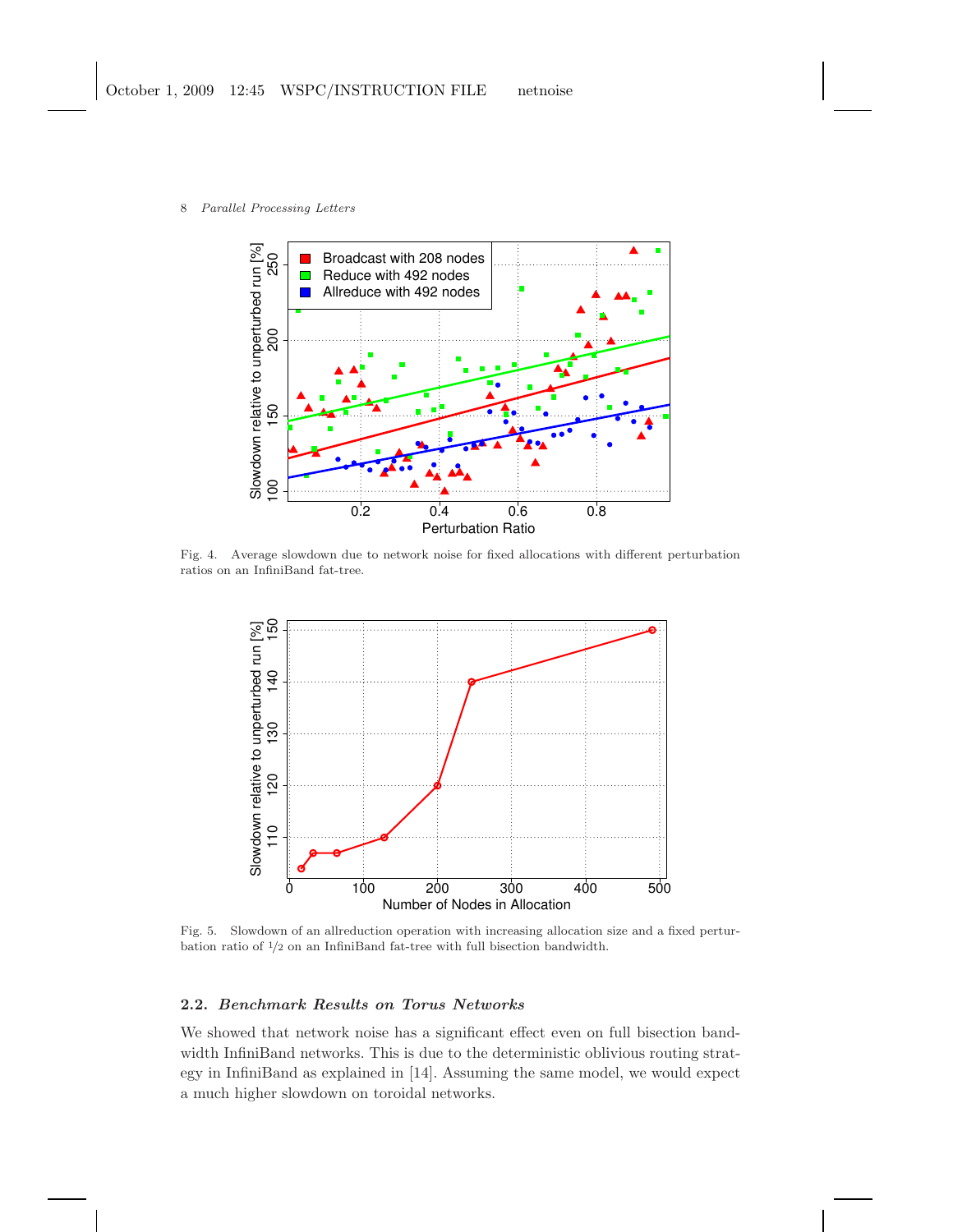

Fig. 6. Boxplot of the collective latencies with background noise and a perturbation ratio of  $1/2$ on the three-dimensional torus network of a BlueGene/P.

We used our microbenchmark to study the effects on Eugene: a BlueGene/P system at the Oak Ridge National Lab. Eugene consists of 1024 quad-core PPC 450 processors. We used the system in SMP mode, which means that exactly one MPI process is mapped onto each node. We hereby note that the default allocation strategy on BlueGene/P prevents network noise because the job scheduler ensures that each allocation is convex. This means that no message in one allocation will cross another allocation (if dimension-order mesh routing is used). OS noise also is not existent on BlueGene/P systems running the CNK operating system according to Yoshii et al. [33]. Thus, we must consider the following benchmark results carefully.

All measurement results on the BlueGene/P system had a very high variance in the perturbed case while the unperturbed runs were nearly noise-free. Because of the variance in the perturbation run, we plotted the graphs as boxplots and real times. We show the benchmark results of 50 runs with random mappings and a perturbation ratio of  $\frac{1}{2}$  in Figure 6. The median is represented by the middle horizontal line, the height of the box shows the 75th percentile and the upper and lower whiskers the maximal values. Note that the low variance for the runs without perturbation makes the boxes appear as horizontal lines only. The measurements reveal that perturbation communication on a random process mapping significantly influences the running time of collective communications on BlueGene/P. The large variations (up to several orders of magnitude) seem to indicate that the network scheduling could be potentially improved. It appears that the large (10 MiB) messages of the perturbation communication are able to delay small (8-byte) messages more than would be mandated by the bandwidth limits. Thus, we point out that the high delays in the benchmarks seem to be a property of this particular system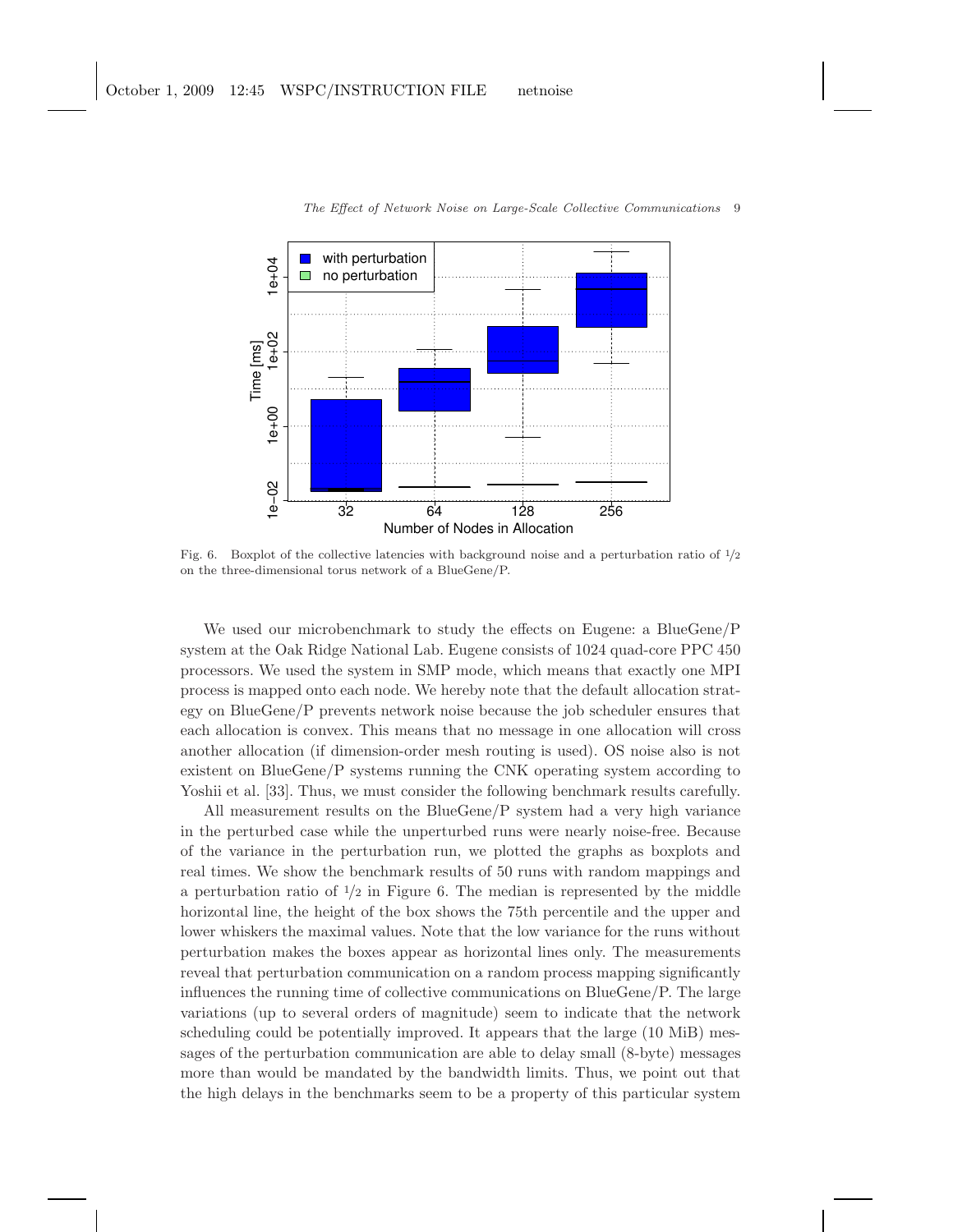

Fig. 7. Binomial tree pattern among 8 processes.

rather than a fundamental property of torus networks. We will analyze the properties of torus networks under the influence of network noise with a simulation in Section 5.

Getting the necessary large allocations to analyze large networks is often not possible or too expensive. Thus, we designed a simulation scheme to model the effects of network noise on communication patterns at large-scale machines. In the following section, we discuss our simulation methodology that enables an abstract analysis of the influence of network noise on large-scale collective communication with different underlying network topologies.

## 3. Simulating Network Noise

We propose a simple dependency-based simulation scheme to assess the influence of network noise to complex application communication patterns. Communication patterns can be modeled as multiple point-to-point messages with dependencies on their execution order. For example, a small-message broadcast operation is often implemented with a binomial tree. Such an algorithm usually consists of  $\lceil log_2(P) \rceil$ communication rounds on  $P$  processes. The execution order mandates that each non-root and non-leaf (inner) process receives data before it sends this data to its children. A broadcast tree for 8 processes with 3 communication levels is shown in Figure 7. This scheme allows the construction of a global dependency graph where the send operations depend on previous receives at all inner processes in the tree. The communication starts at the root process (0 in Figure 7) and terminates at the children (4,5,6,7 in Figure 7). We model now the execution of this binomial tree on a 16-node fat-tree network with full bisection bandwidth built from 8-port switches. For our example we assume the random process-to-node mapping  $\pi$  =  $(3, 6, 5, 13, 7, 9, 0, 10)$  of the application communicator. This means that process 0 is mapped to node 3, process 1 to node 6, process 2 to node 5 and so on. We assume now that we are in the third level of the broadcast tree from Figure 7 and thus, the communicating processes are  $\mathcal{P} = \{(3,7), (1,5), (2,6), (0,4)\}\.$  If we apply mapping  $\pi$ , then the processes translate to the communicating nodes  $\pi(\mathcal{P}) =$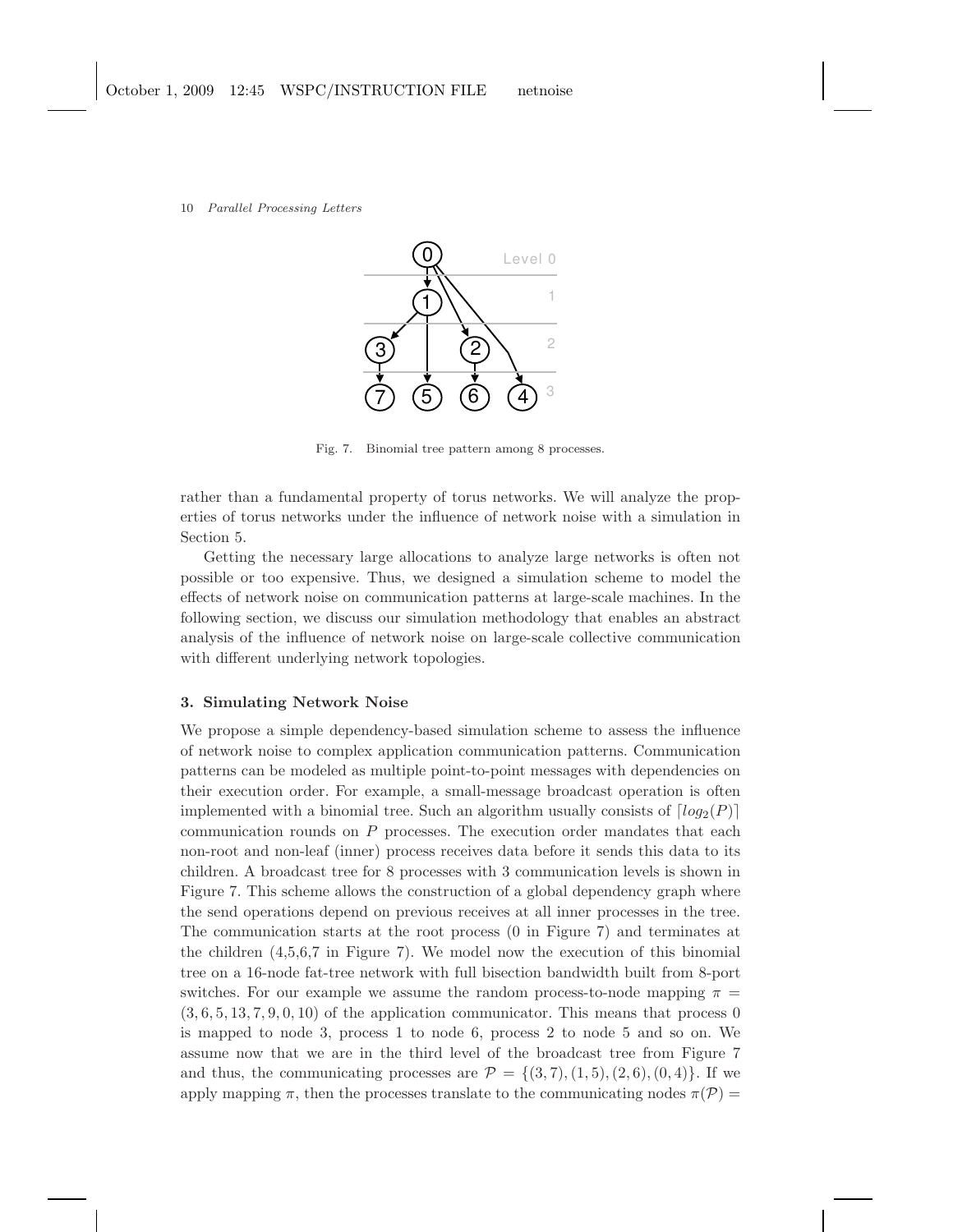

Fig. 8. Schematic example network with 8 processes performing the third level of a binomial broadcast on 8 processes. Processes are mapped randomly to nodes and process numbers are indicated in brackets (e.g., process 6 runs on node 0). Communication peers are prefixed with  $>$ and occupied links are indicated with arrows and the number of messages using the link. Each link is annotated with the targets that it routes to.

 $\{(13, 10), (6, 9), (5, 0), (3, 7)\}.$  We also assume an ideally balanced routing where each link between level 0 and 1 in the fat-tree serves three endpoints and each link between level 1 and 0 serves exactly two endpoints. We can now route each of the four messages separately and mark the channels that they pass. We assume, in our model, that all passed channels are occupied by the message. The node layout, routing, process assignment, and tree-message routing of the third level is shown in Figure 8.

Now we add random perturbation communication. Each node, which is not part of the application communicator, sends a message to a random peer that is also not part of the application communicator. In our example, the perturbation communication consists of the pairs  $\mathcal{C}$  =  $\{(1, 4), (2, 11), (4, 15), (8, 12), (11, 14), (12, 1), (14, 8), (15, 2)\}.$  Each message in the perturbation set  $\mathcal C$  is also routed through the network. Figure 9 shows the binomial tree example from Figure 8 with added perturbation communication.

This scheme is repeated for each level of the collective communication (whereas the perturbation communication remains constant). We can now annotate the graph in Figure 7 with the maximum congestion for each message along the path that it traverses. For example, the communication from process 0 to process 4 (node 3 to node 7) in Figure 9 has a maximum congestion of 2 along the path (on the up-link between level 0 and 1).

Each edge in the communication graph is now annotated with the maximum con-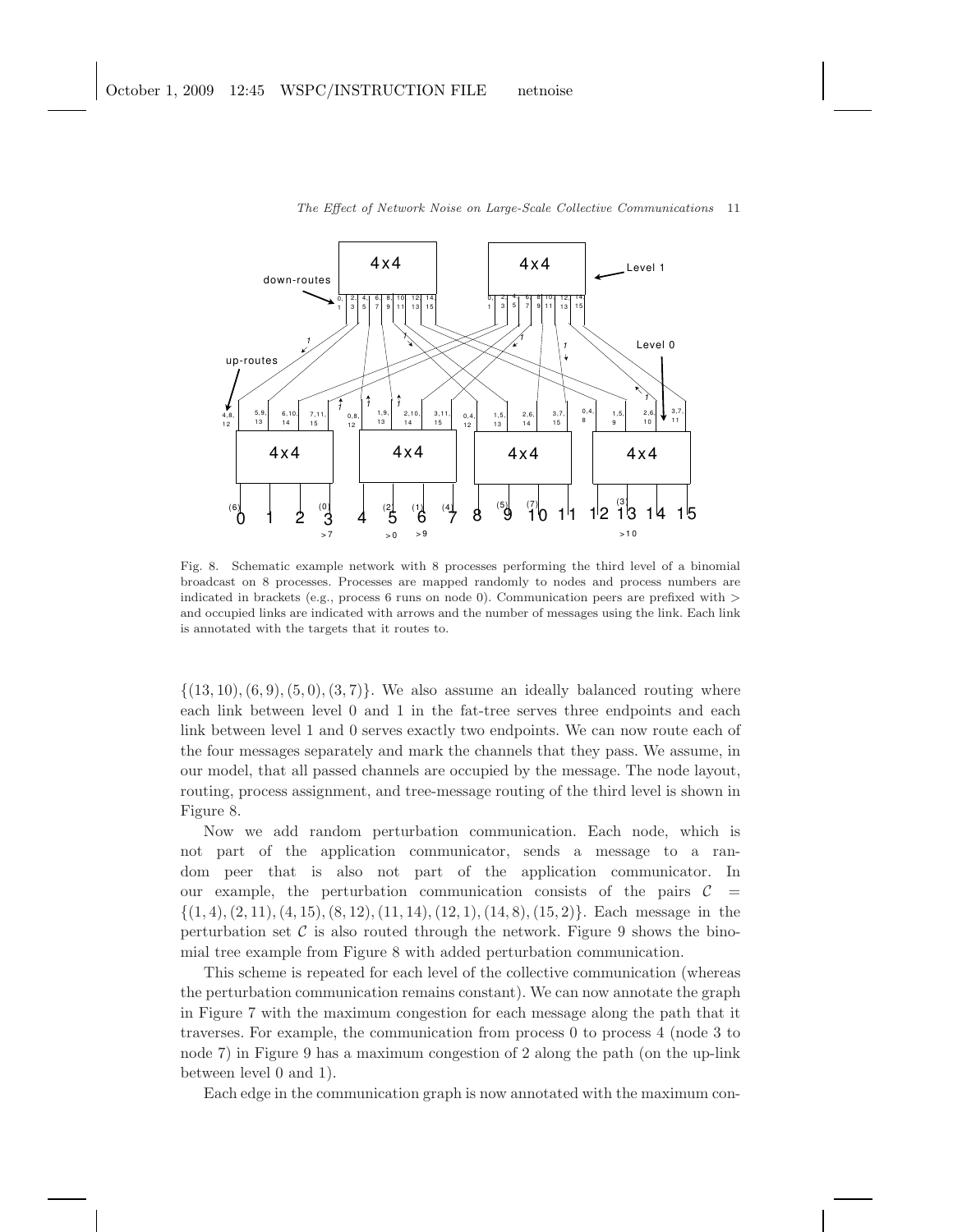

Fig. 9. Schematic example of Figure 8 with perturbation communication prefixed with "+" at the links. Communication peers are indicated with >.



Fig. 10. Binomial tree pattern with 8 processes annotated with the maximum congestion along each path.

gestion along the corresponding logical link in the network simulation. Figure 10 shows the fully annotated binomial tree graph after a simulation of all levels. Then, a breadth first search (BFS) is started at the root node and the longest path in the dependence graph is reported as the time for this collective operation (we assume that the finishing time of the last process of the collective operation is significant). The BFS will find the longest path 0-1-3-7 with a total congestion of 5. The whole simulation is performed with and without perturbation. The congestion of the unperturbed run (3 in this example) can be simply subtracted to get the overhead caused by the perturbation.

With this approach, we model the whole communication and all dependencies.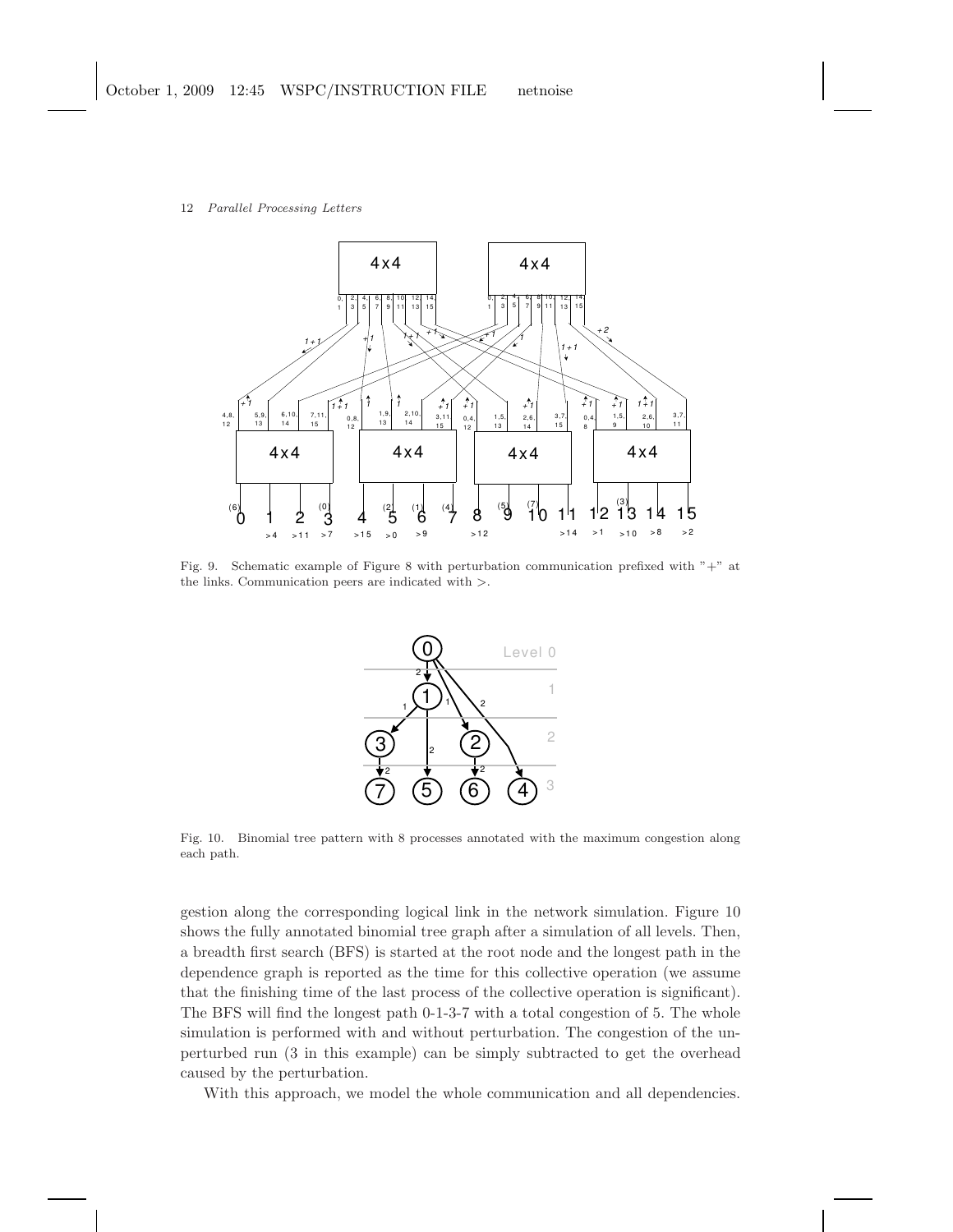Thus, our model also captures the effect of noise absorption and accumulation as described by Malony et al. and Wolf and Malony in [21, 32]. Both effects happen in our example: The congestion in level 3 between rank 0 and 4 is absorbed (as we see in the BFS), while the congestion between rank 0 and 1, in level 1, and node 3 and 7, in level 3, accumulate.

### 3.1. Simulating Real-World Installations

To assess the influence of network noise to large-scale installations, we used Infini-Band network maps of large real-world systems (generated from ibnetdiscover and ibdiagnet output as described in [28]). We investigate several large-scale cluster systems. The Thunderbird (TBird) system is the largest installation with 4391 endpoints. The second largest system, the Ranger system at the Texas Advanced Computing Center, is connected with two 3456 port Sun Magnum switches and had a total of 3908 active endpoints during the query. The third-largest system, in our simulation, the Atlas system at the Lawrence Livermore National Lab, had 1142 endpoints when the network structure was queried. The  $CHiC$  system at the Technical University of Chemnitz, had 566 endpoints during the query and the Odin system at Indiana University, has 128 endpoints. All networks are based on fat-tree topologies [20] with 24-port crossbars. Thunderbird is designed with half bisection bandwidth and all other systems have full bisection bandwidth. We showed in [14] that the effective bisection bandwidth of the systems is significantly lower with 40.6%, 57.6% and 55.6% for Thunderbird, Ranger and Atlas, respectively. We used our network simulator [28] for those simulations, as well as for the simulations in this paper.

Figure 11 shows the average results of 1000 simulation runs of the binomial tree pattern, which is often used for small message reductions and broadcasts. We see clearly that the slowdown caused by network noise increases significantly with the network size and with the perturbation ratio. The simulations resemble the trend in the benchmark results presented in Section 2.1. However, different architectural properties of the real-world networks (e.g., CHiC is not a pure fat-tree or TBird has only half bisection bandwidth) prohibit general statements about scaling with the network size. To be able to make such statements, we generate and analyze fat-tree networks of different sizes and similar properties (full bisection bandwidth) in the next section.

# 4. Large-Scale Fat-Tree Networks

To simulate future large-scale networks and to evaluate the scaling with the system size, we extended our study with the simulation of large fat-tree networks. We used the recursive method described by  $\ddot{\text{Ohring}}$  et al. in [25] to generate extended generalized fat-trees (XGFTs). An extended generalized fat-tree  $XGFT(h, m_1, ..., m_h, w_1, ...w_h)$  of height h is generated in h recursion steps. In each step s, the  $XGFT(s, m_1, ..., m_h, w_1, ...w_h)$  is built by  $m_s$  copies of  $XGFT(s -$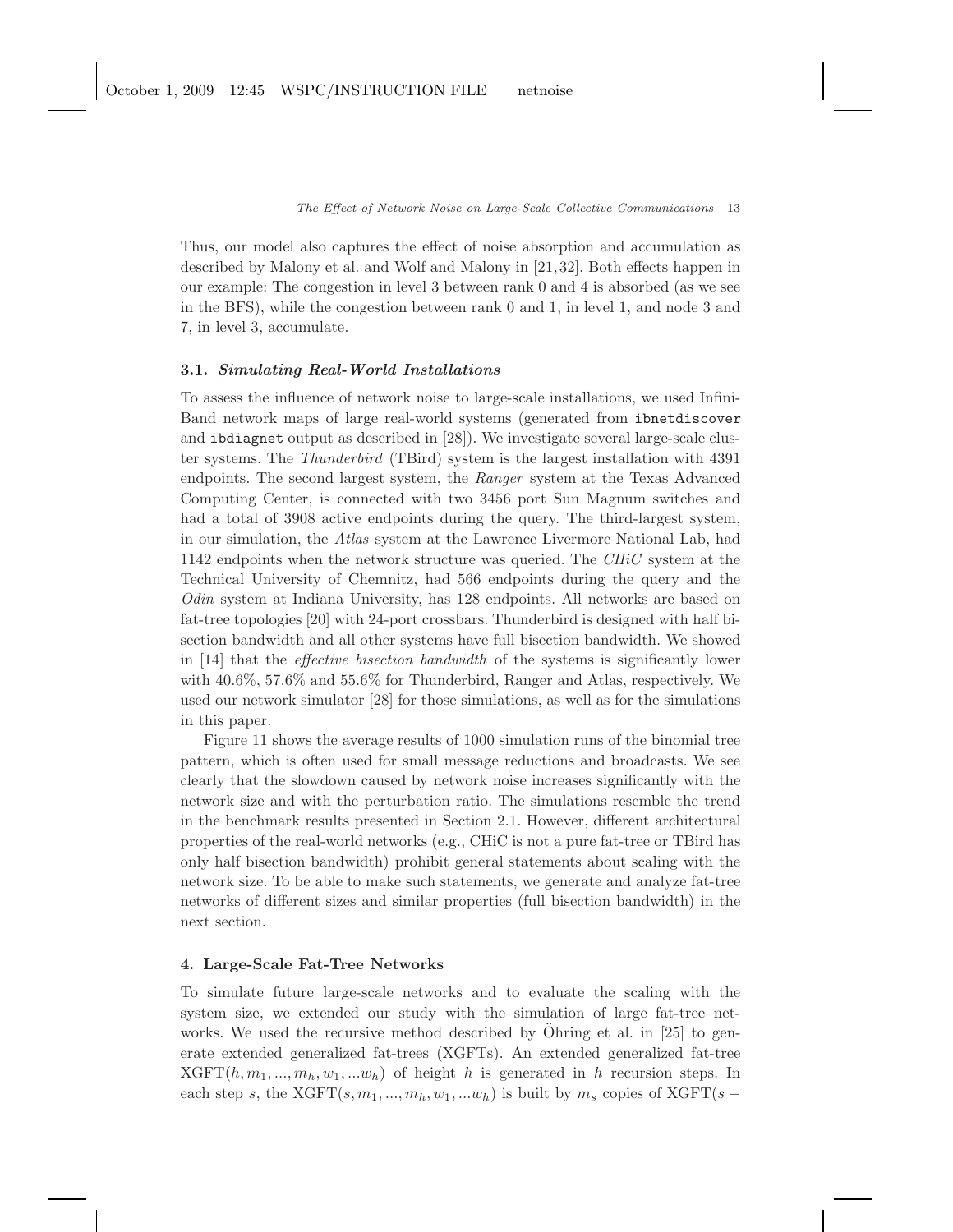

Fig. 11. Simulated networks with tree pattern.

 $1, m_1, ..., m_h, w_1, ...w_h$  and  $w_1 \cdots w_s$  additional new top-level nodes. Exact construction and wiring rules can be found in [25] and are omitted due to space restrictions.

All generated trees are built from 24-port switches and are designed to have full bisection bandwidth. The generated fat-tree topologies are shown in Table 1. Figure 12 shows the topology for an exemplary  $XGFT(2, 12, 6)$  with 12 leaf switches

| Layout                                  | $#$ Endpoints | $#$ Switches |
|-----------------------------------------|---------------|--------------|
| XGFT(2,12,6)                            | 144           | 18           |
| XGFT(2,24,12)                           | 288           | 36           |
| XGFT(3,12,8,12,4)                       | 1152          | 240          |
| XGFT(3,12,16,12,8)                      | 2304          | 480          |
| $\overline{\text{XGFT}}(3,12,24,12,12)$ | 3456          | 720          |
| XGFT(4,12,12,6,12,12,3)                 | 10368         | 3024         |
| XGFT(4,12,12,12,12,12,6)                | 20736         | 6048         |

Table 1: Layout of the simulated fat-tree networks.

and 144 ports. We used the fat-tree optimized routing of OpenSM [34] together with ibsim to generate realistic routes for the networks.

# 4.1. Simulation Results

We analyzed the influence of network noise with growing network sizes and a fixed perturbation ratio of  $\frac{1}{2}$ . Figure 13 shows the simulated influence of network noise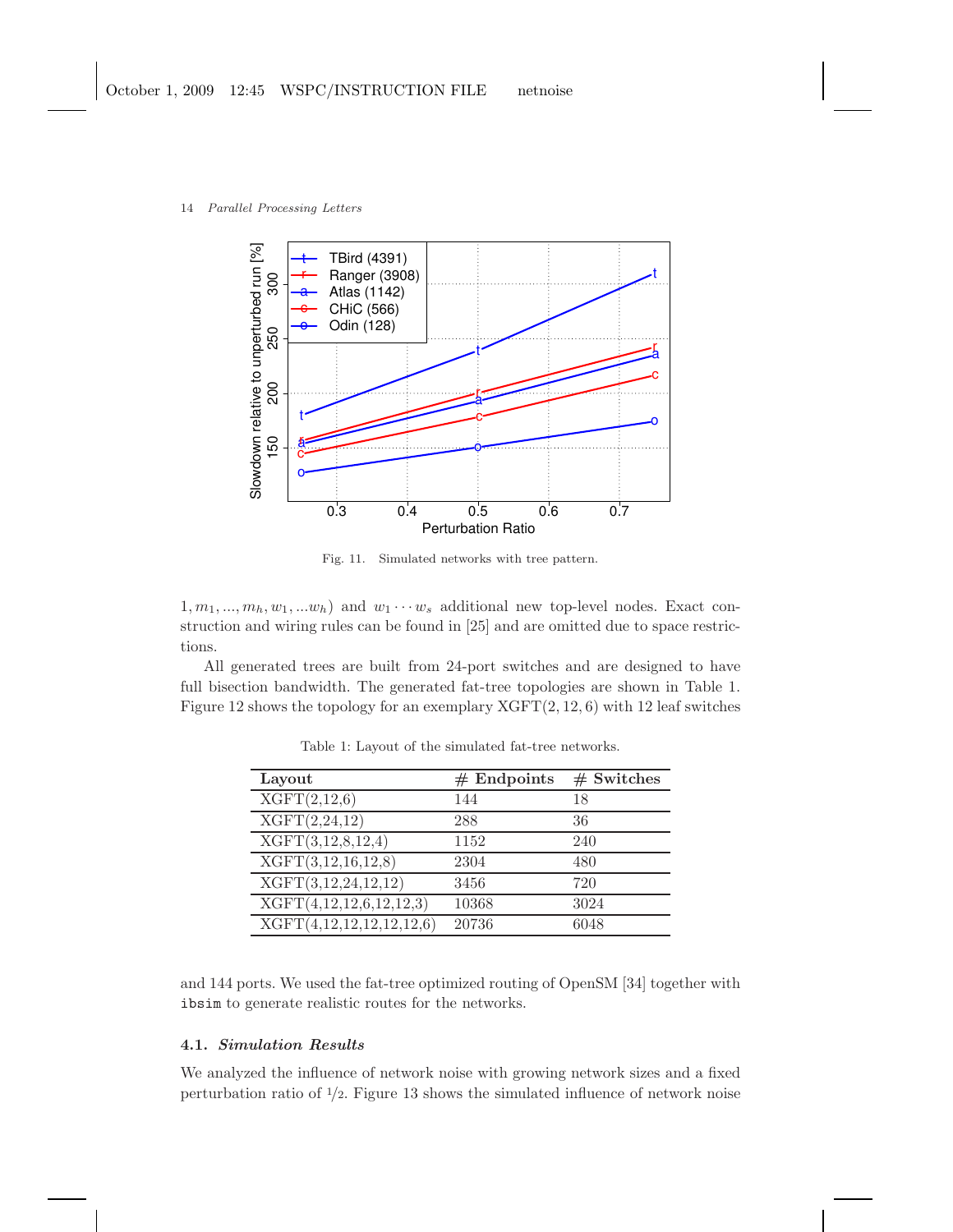

Fig. 12. An  $XGFT(2, 12, 6)$  network.



Fig. 13. Slowdown with increasing communicator size and a fixed perturbation ratio of <sup>1</sup>/2.

to application runs on half of the nodes of fat-tree networks while the other half communicates randomly, as described in Section 3. Our simulation results resemble the trend in the benchmark results from Section 2.1

# 5. Large-Scale Toroidal Networks

We also generated different toroidal networks to analyze the effects of network noise on such architectures. The advantages of toroidal networks  $(k$ -ary n-cubes) with low dimensionality are discussed by Dally [6]. We analyze two- and three-dimensional implicit torus networks with different numbers of endpoints. Such  $k$ -ary *n*-cubes can be constructed by assigning an n-digit number to each endpoint. Each digit ranges from  $0 \ldots k-1$ . Figure 14 shows a 3-ary 2-cube. Two endpoint are connected if their numbers differ by exactly one digit (Hamming distance equals one) and if this digit differs by 1 (the digits of each dimension form a ring  $0 \dots k-1$ , so all computations are modulo  $k$ ).

We used the OpenSM dimension order routing to route the networks. Thus, our simulation resembles destination-based routing as it is used in InfiniBand. Table 2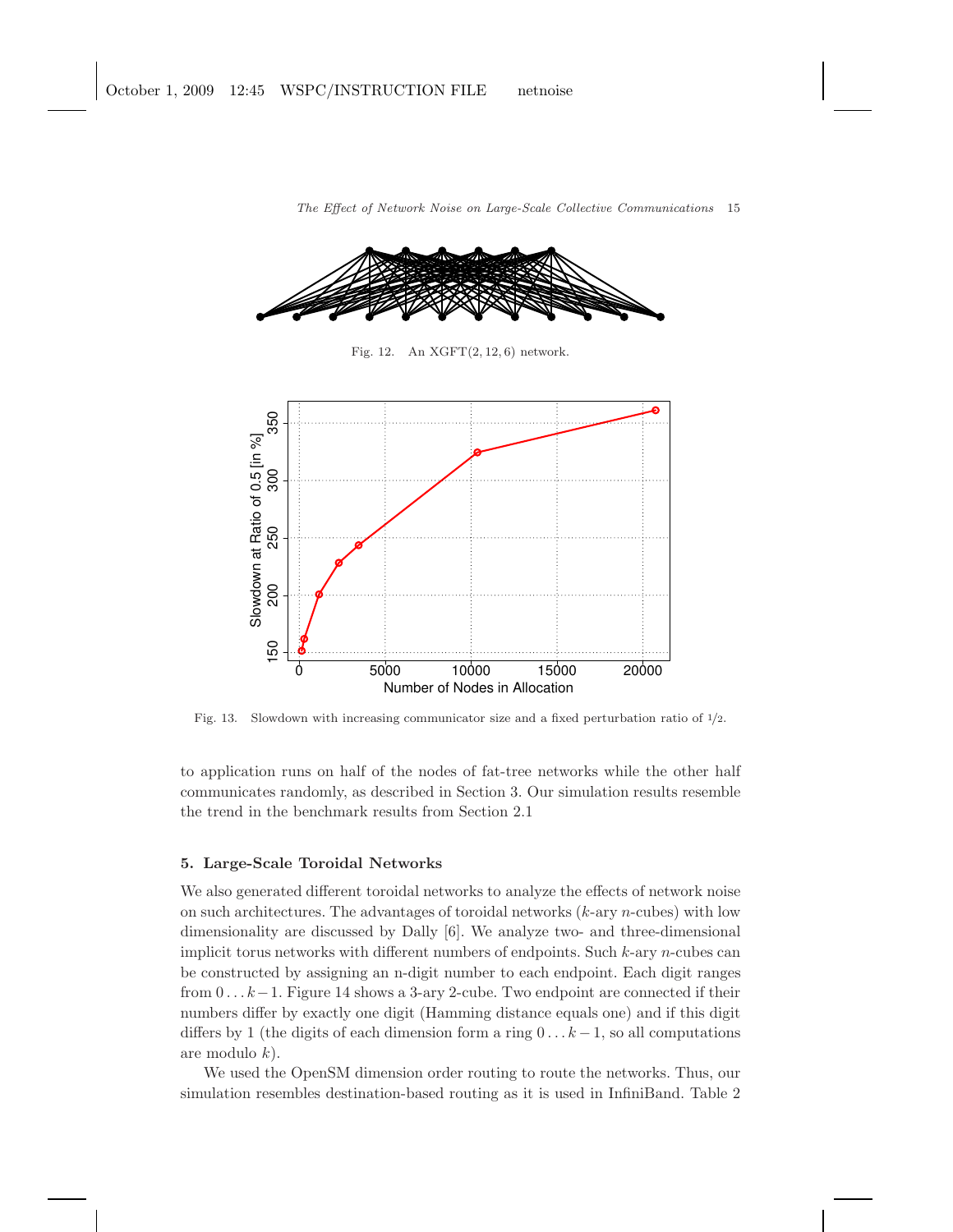

Fig. 14. 3-ary 2-cube network with endpoint numbering.

shows the detailed layouts of all simulated k-ary n-cubes.

| 2-d Layout                    | $#$ Endpoints | 3-d Layout       | $#$ Endpoints |
|-------------------------------|---------------|------------------|---------------|
| $10\text{-ary }2\text{-cube}$ | 100           | 4-ary 3-cube     | 64            |
| $14$ -ary 2-cube              | 196           | 5-ary 3-cube     | 125           |
| $17$ -ary 2-cube              | 289           | 6-ary 3-cube     | 216           |
| $20$ -ary $2$ -cube           | 400           | 7-ary 3-cube     | 343           |
| $22$ -ary 2-cube              | 484           | 8-ary 3-cube     | 512           |
| 24-ary 2-cube                 | 576           | 9-ary 3-cube     | 728           |
| $26$ -ary 2-cube              | 676           | $10$ -ary 3-cube | 1000          |
| $28$ -ary 2-cube              | 784           | $12$ -ary 3-cube | 1728          |
| $30$ -ary 2-cube              | 900           | $14$ -ary 3-cube | 2744          |
| $31$ -ary 2-cube              | 961           | $15$ -ary 3-cube | 3375          |
| $44$ -ary 2-cube              | 1936          | $17$ -ary 3-cube | 4912          |
| 54-ary 2-cube                 | 2916          | $18$ -ary 3-cube | 5832          |
| $70$ -ary 2-cube              | 4900          | $19-ary$ 3-cube  | 6859          |
| 77-ary 2-cube                 | 5929          | $20$ -ary 3-cube | 8000          |
| 83-ary 2-cube                 | 6889          |                  |               |
| 89-ary 2-cube                 | 7921          |                  |               |

Table 2: The simulated  $k$ -ary  $n\text{-cube}$  networks.

# 5.1. Simulation Results

We analyze the influence of network noise on a tree pattern with growing perturbation ratio and a fixed network size of 10000 (2d) and 8000 (3d) endpoints in Figure 15, respectively. The simulation shows that background noise can delay the communication in a tree pattern by up to 12 times. It also shows that threedimensional torus networks are less affected than two-dimensional networks. This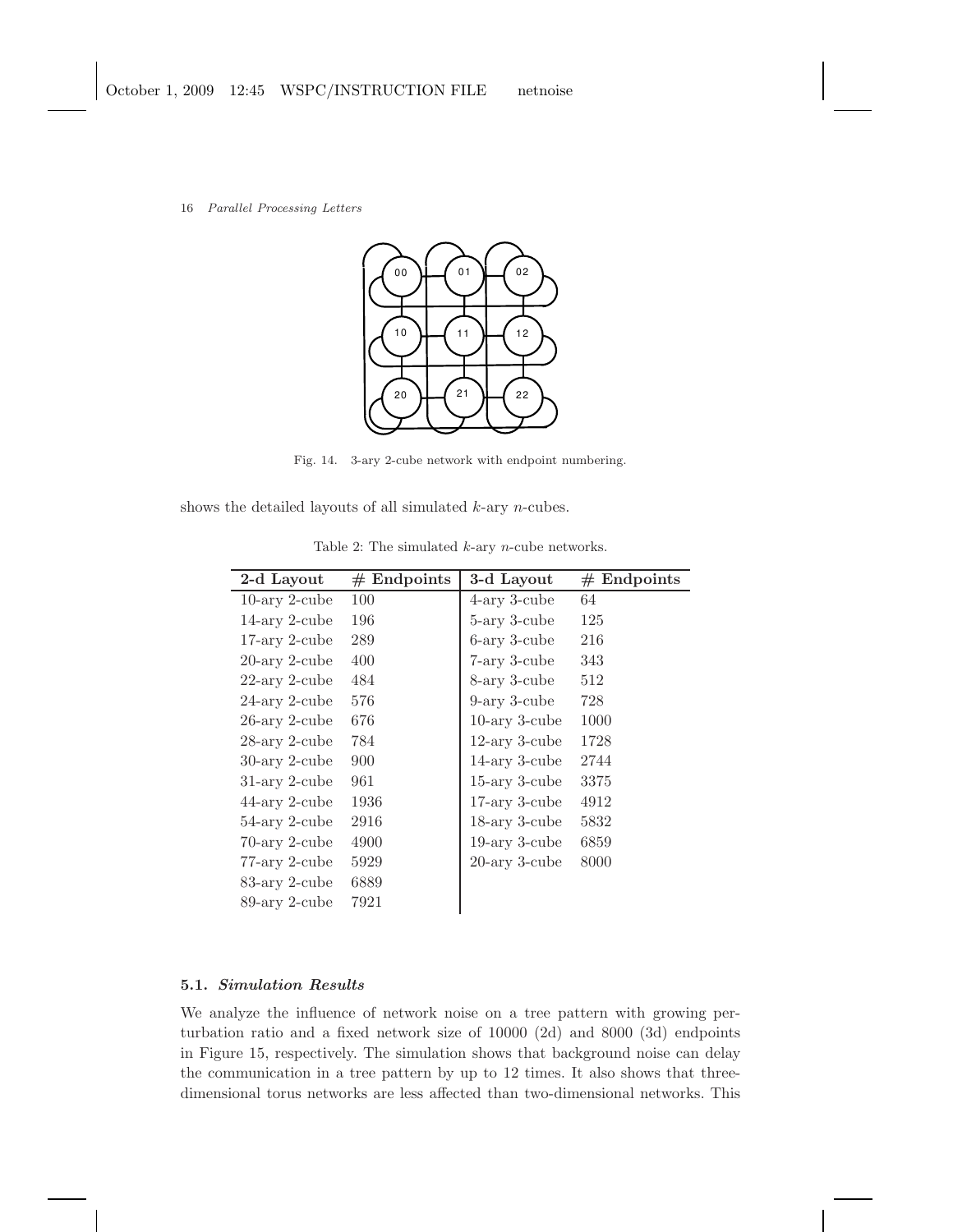

Fig. 15. The slowdown for 100-ary 2-cube and 20-ary 3-cube executing a binomial tree pattern.



Fig. 16. The influence of background communication on k-ary 2-cubes and k-ary 3-cubes of different sizes and perturbation ratio <sup>1</sup>/2.

is very likely due to the higher bisection bandwidth in three-dimensional networks with the same number of endpoints.

Figure 16 shows the influence of network noise on two- and three-dimensional torus networks of different sizes. The perturbation ratio was fixed to  $\frac{1}{2}$  in this simulation. The simulation resembles the results of the previous experiment. Applications on three-dimensional torus networks seem less affected by random network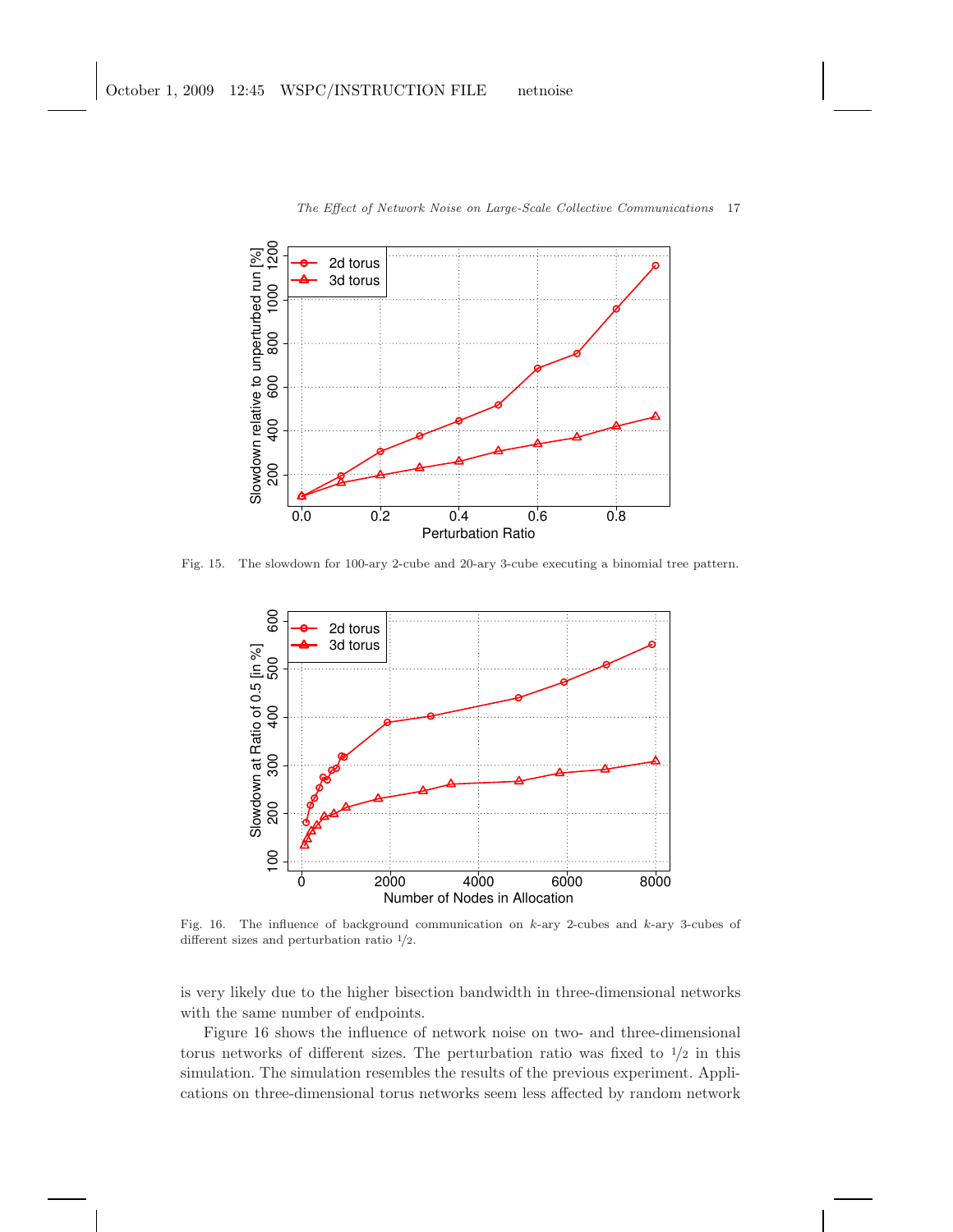noise then those on two-dimensional torus networks. This seems rather natural because the higher bisection bandwidth network allows to route some of the random traffic without contention while a network with a low bisection bandwidth forces the traffic on contending paths.

### 6. Conclusions and Future Work

We show that network noise can have a significant effect on the performance of parallel applications at all scales. Our results indicate that the slowdown grows with the network size and also affects small applications in large networks if allocations are fragmented. The main factors that influence network noise are the network type, routing scheme and the node allocation policy. We conclude that intelligent node allocation strategies are necessary to avoid fragmentation and mitigate the influence of network noise. We point out that the quality of such allocations depends on the network topology and the routing. For example, allocating convex sets of nodes like it is done on BlueGene/P systems in conjunction with dimension order routing along shortest paths effectively avoids network noise from other allocations. Similar strategies seem to be hard to find for fat-tree networks because the higher levels of the tree are shared by many endpoints.

We also point out that network noise must be considered as a source of errors in addition to OS noise when analyzing large-scale application runs.

Interesting future directions are the analysis of the effects of network noise on more topologies and mapping strategies of real-world machines and applications. This directly leads to the idea to design noise-minimizing topology-dependent communication algorithms that could be used in collective operations. We also plan to improve the simulation accuracy, which currently bases in distinct communication levels, to a more precise (and more resource-intensive) LogGP-based models [2, 15].

## Acknowledgments

Thanks to Adam Moody and Ira Weiny (LLNL) who provided the Atlas system topology, Christopher Maestas (Sandia) who provided the input file for the Thunderbird cluster, and Len Wisniewski (Sun) and the TACC who provided the Ranger input. The authors also thank Frank Mietke (TUC) for supporting work with the CHiC cluster system. This work was supported by the Department of Energy project FASTOS II (LAB 07-23), a grant from the Lilly Endowment and a gift the Silicon Valley Community Foundation on behalf of the Cisco Collaborative Research Initiative. Thanks to Natalia Berezneva for editorial comments that improved the presentation of the article.

### References

[1] S. Agarwal, R. Garg, and N. Vishnoi. The Impact of Noise on the Scaling of Collectives: A Theoretical Approach. In *12th Annual IEEE International Conference on High Performance Computing*, December 2005.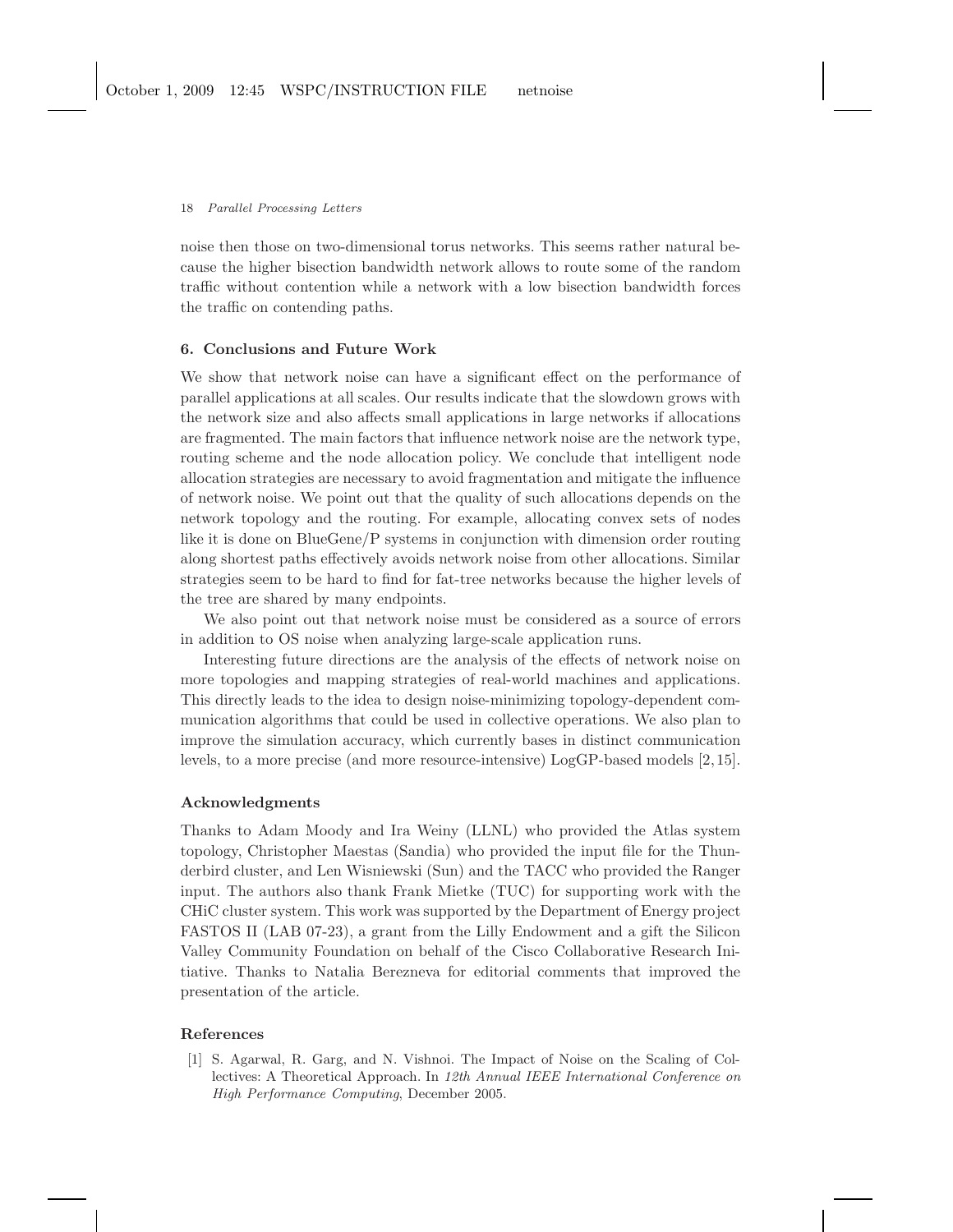- [2] A. Alexandrov, M. F. Ionescu, K. E. Schauser, and C. Scheiman. LogGP: Incorporating Long Messages into the LogP Model. *Journal of Parallel and Distributed Computing*, 44(1):71–79, 1995.
- [3] R. M. Badia, J. Labarta, and J. Gimenez. DIMEMAS: Predicting MPI applications behavior in Grid environments. In *Workshop on Grid Applications and Programming Tools (GGF '03)*, 2003.
- [4] A. Braccini, A. Del Bimbo, and E. Vicario. Interprocess communication dependency on network load. *Software Engineering, IEEE Transactions on*, 17(4):357–369, 1991.
- [5] K. Bryan. A numerical method for the study of the circulation of the world ocean. *J. Comput. Phys.*, 135(2):154–169, 1997.
- [6] W. J. Dally. Performance analysis of k-ary n-cube interconnection networks. *IEEE Trans. Comput.*, 39(6):775–785, 1990.
- [7] J. D. Emerson and H. Strenio. Box-plots and batch comparison. Understanding Robust and Exploratory Data Analysis, 1983.
- [8] K. B. Ferreira, P. Bridges, and R. Brightwell. Characterizing application sensitivity to OS interference using kernel-level noise injection. In *SC '08: Proceedings of the 2008 ACM/IEEE conference on Supercomputing*, pages 1–12, Piscataway, NJ, USA, 2008. IEEE Press.
- [9] R. Garg and P. De. Impact of Noise on Scaling of Collectives: An Empirical Evaluation. In Yves Robert et al., editors, *HiPC 2006, 13th International Conference*, volume 4297 of *LNCS*, pages 460–471. Springer, 2006.
- [10] W. Gropp and E. L. Lusk. Reproducible Measurements of MPI Performance Characteristics. In *Proceedings of the 6th European PVM/MPI Users' Group Meeting*, pages 11–18, London, UK, 1999. Springer-Verlag.
- [11] E. S. Hertel, Jr., R. L. Bell, M. G. Elrick, A. V. Farnsworth, G. I. Kerley, J. M. Mcglaun, S. V. Petney, S. A. Silling, P. A. Taylor, and L. Yarrington. CTH: A Software Family for Multi-Dimensional Shock Physics Analysis. In *in Proceedings of the 19th International Symposium on Shock Waves, held at*, pages 377–382, 1993.
- [12] T. Hoefler, T. Mehlan, A. Lumsdaine, and W. Rehm. Netgauge: A Network Performance Measurement Framework. In *High Performance Computing and Communications, HPCC 2007, Houston, USA, Proceedings*, volume 4782, pages 659–671. Springer, Sep. 2007.
- [13] T. Hoefler, T. Schneider, and A. Lumsdaine. Accurately Measuring Collective Operations at Massive Scale. In *Proceedings of the 22nd IEEE International Parallel & Distributed Processing Symposium (IPDPS)*, Apr. 2008.
- [14] T. Hoefler, T. Schneider, and A. Lumsdaine. Multistage Switches are not Crossbars: Effects of Static Routing in High-Performance Networks. In *Proceedings of the IEEE International Conference on Cluster Computing*. IEEE Computer Society, Oct. 2008.
- [15] F. Ino, N. Fujimoto, and K. Hagihara. LogGPS: A Parallel Computational Model for Synchronization Analysis. In *PPoPP '01: Proceedings of the eighth ACM SIGPLAN symposium on Principles and practices of parallel programming*, pages 133–142.
- [16] K. Iskra, P. Beckman, K. Yoshii, and S. Coghlan. The Influence of Operating Systems on the Performance of Collective Operations at Extreme Scale. In *Proceedings of Cluster Computing IEEE International Conference*, 2006.
- [17] S. M. Kelly and R. Brightwell. Software architecture of the light weight kernel, Catamount. In *Cray User Group Annual Technical Conference*, May 2005.
- [18] D. J. Kerbyson. A Look at Application Performance Sensitivity to the Bandwidth and Latency of Infiniband Networks. In *in Proc. of Workshop on Communication Architectures for Clusters (CAC), IEEE/ACM Int. Parallel and Distibuted Processing Symposium (IPDPS)*, Rhodes, Greece, March 2006.